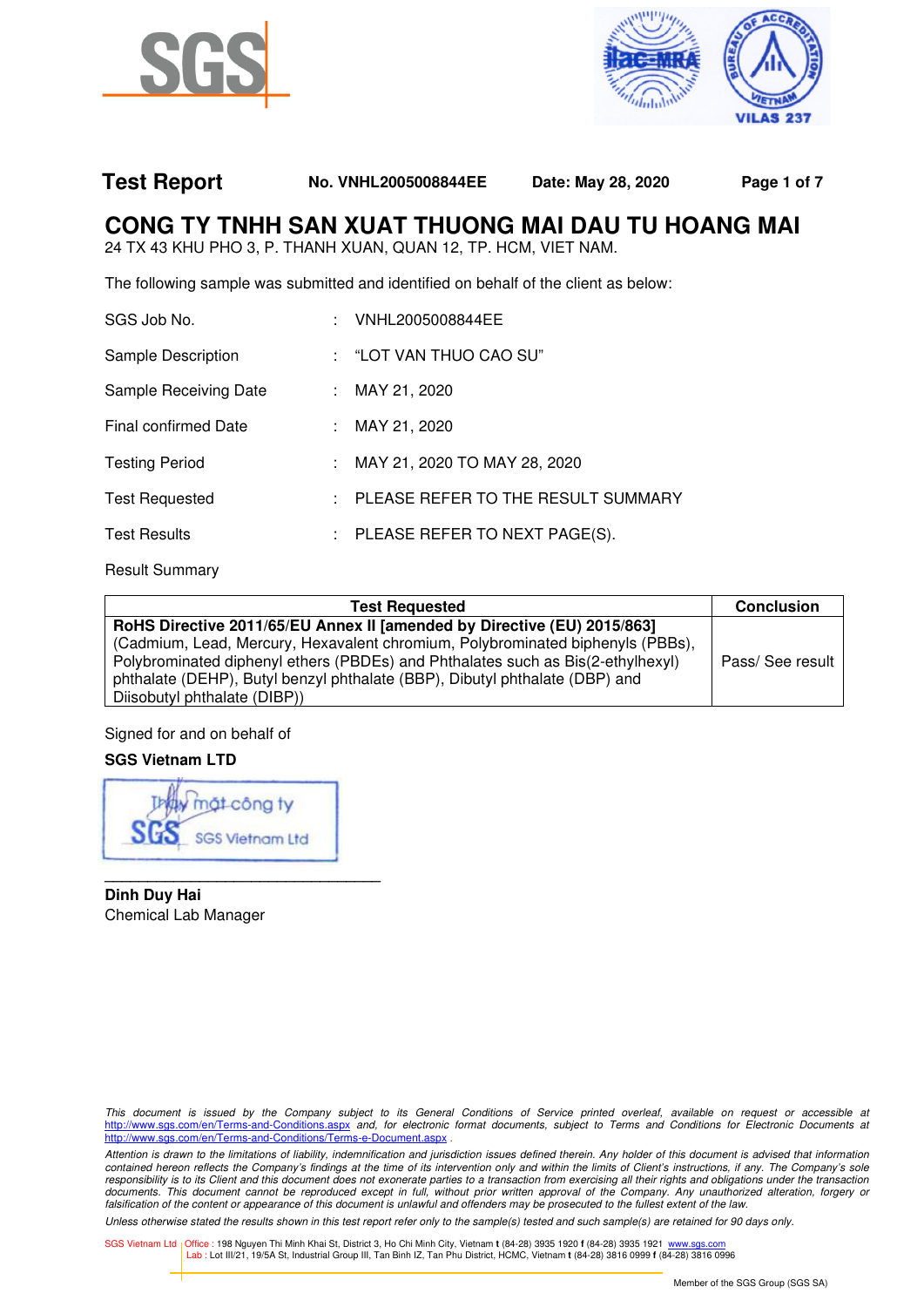



**Test Report No. VNHL2005008844EE Date: May 28, 2020 Page 2 of 7**

**Test results:** 

## **Sample Description: 1.** YELLOW RUBBER

## **1. RoHS Directive 2011/65/EU Annex II [amended by Directive (EU) 2015/863]**

| Test Item(s):                          | <b>Unit</b> | <b>Test Method</b>                                                        | <b>Results</b>  | <b>MDL</b>               | Limit                    |
|----------------------------------------|-------------|---------------------------------------------------------------------------|-----------------|--------------------------|--------------------------|
| Cadmium (Cd)                           | mg/kg       | With reference to IEC 62321-5:2013<br>(Determination of Cd by ICP-OES)    | <b>ND</b>       | 2                        | 100                      |
| Lead (Pb)                              | mg/kg       | With reference to IEC 62321-5:2013<br>(Determination of Pb by ICP-OES)    | ND              | 2                        | 1000                     |
| Mercury (Hg)                           | mg/kg       | With reference to IEC 62321-4:2013<br>(Determination of Hg by ICP-OES)    | <b>ND</b>       | $\overline{2}$           | 1000                     |
| Hexavalent Chromium (CrVI)             | mg/kg       | With reference to IEC 62321-7-2:2017<br>(Determination of CrVI by UV-VIS) | <b>ND</b>       | 8                        | 1000                     |
| <b>Sum of PBBs</b>                     | mg/kg       |                                                                           | <b>ND</b>       | $\overline{\phantom{a}}$ | 1000                     |
| Monobromobiphenyl                      | mg/kg       |                                                                           | <b>ND</b>       | 5                        |                          |
| Dibromobiphenyl                        | mg/kg       | With reference to IEC 62321-6:2015<br>(Determination of PBB by GC-MS)     | <b>ND</b>       | $\overline{5}$           | $\overline{\phantom{0}}$ |
| Tribromobiphenyl                       | mg/kg       |                                                                           | <b>ND</b>       | 5                        |                          |
| Tetrabromobiphenyl                     | mg/kg       |                                                                           | <b>ND</b>       | $\overline{5}$           |                          |
| Hexabromobiphenyl                      | mg/kg       |                                                                           | $\overline{ND}$ | $\overline{5}$           | $\overline{a}$           |
| Pentabromobiphenyl                     | mg/kg       |                                                                           | $\overline{ND}$ | 5                        | $\overline{\phantom{a}}$ |
| Heptabromobiphenyl                     | mg/kg       |                                                                           | <b>ND</b>       | 5                        | $\overline{\phantom{a}}$ |
| Octabromobiphenyl                      | mg/kg       |                                                                           | <b>ND</b>       | 5                        | $\overline{\phantom{a}}$ |
| Nonabromobiphenyl                      | mg/kg       |                                                                           | <b>ND</b>       | 5                        | $\overline{\phantom{0}}$ |
| Decabromobiphenyl                      | mg/kg       |                                                                           | $\overline{ND}$ | 5                        |                          |
| <b>Sum of PBDEs</b>                    | mg/kg       | With reference to IEC 62321-6:2015<br>(Determination of PBDE by GC-MS)    | <b>ND</b>       | $\overline{a}$           | 1000                     |
| Monobromodiphenyl ether                | mg/kg       |                                                                           | <b>ND</b>       | 5                        |                          |
| Dibromodiphenyl ether                  | mg/kg       |                                                                           | <b>ND</b>       | 5                        | $\overline{a}$           |
| Tribromodiphenyl ether                 | mg/kg       |                                                                           | $\overline{ND}$ | 5                        | $\overline{\phantom{a}}$ |
| Tetrabromodiphenyl ether               | mg/kg       |                                                                           | <b>ND</b>       | $\overline{5}$           | $\overline{\phantom{a}}$ |
| Pentabromodiphenyl ether               | mg/kg       |                                                                           | <b>ND</b>       | 5                        |                          |
| Hexabromodiphenyl ether                | mg/kg       |                                                                           | <b>ND</b>       | 5                        |                          |
| Heptabromodiphenyl ether               | mg/kg       |                                                                           | <b>ND</b>       | 5                        | $\blacksquare$           |
| Octabromodiphenyl ether                | mg/kg       |                                                                           | <b>ND</b>       | 5                        |                          |
| Nonabromodiphenyl ether                | mg/kg       |                                                                           | <b>ND</b>       | 5                        |                          |
| Decabromodiphenyl ether                | mg/kg       |                                                                           | <b>ND</b>       | 5                        | $\overline{a}$           |
| Bis (2-ethylhexyl) phthalate<br>(DEHP) | mg/kg       | With reference to IEC 62321-8:2017<br>(Determination of DEHP by GC-MS)    | <b>ND</b>       | 50                       | 1000                     |
| Butyl benzyl phthalate (BBP)           | mg/kg       | With reference to IEC 62321-8:2017<br>(Determination of BBP by GC-MS)     | <b>ND</b>       | 50                       | 1000                     |
| Dibutyl phthalate (DBP)                | mg/kg       | With reference to IEC 62321-8:2017<br>(Determination of DBP by GC-MS)     | <b>ND</b>       | 50                       | 1000                     |
| Diisobutyl phthalate (DIBP)            | mg/kg       | With reference to IEC 62321-8:2017<br>(Determination of DIBP by GC-MS)    | <b>ND</b>       | 50                       | 1000                     |

This document is issued by the Company subject to its General Conditions of Service printed overleaf, available on request or accessible at http://www.sgs.com/en/Terms-and-Conditions.aspx and, for electronic format documents, subject to Terms and Conditions for Electronic Documents a http://www.sgs.com/en/Terms-and-Conditions/Terms-e-Document.aspx.

Attention is drawn to the limitations of liability, indemnification and jurisdiction issues defined therein. Any holder of this document is advised that information contained hereon reflects the Company's findings at the time of its intervention only and within the limits of Client's instructions, if any. The Company's sole responsibility is to its Client and this document does not exonerate parties to a transaction from exercising all their rights and obligations under the transaction documents. This document cannot be reproduced except in full, without prior written approval of the Company. Any unauthorized alteration, forgery or falsification of the content or appearance of this document is unlawful and offenders may be prosecuted to the fullest extent of the law.

Unless otherwise stated the results shown in this test report refer only to the sample(s) tested and such sample(s) are retained for 90 days only.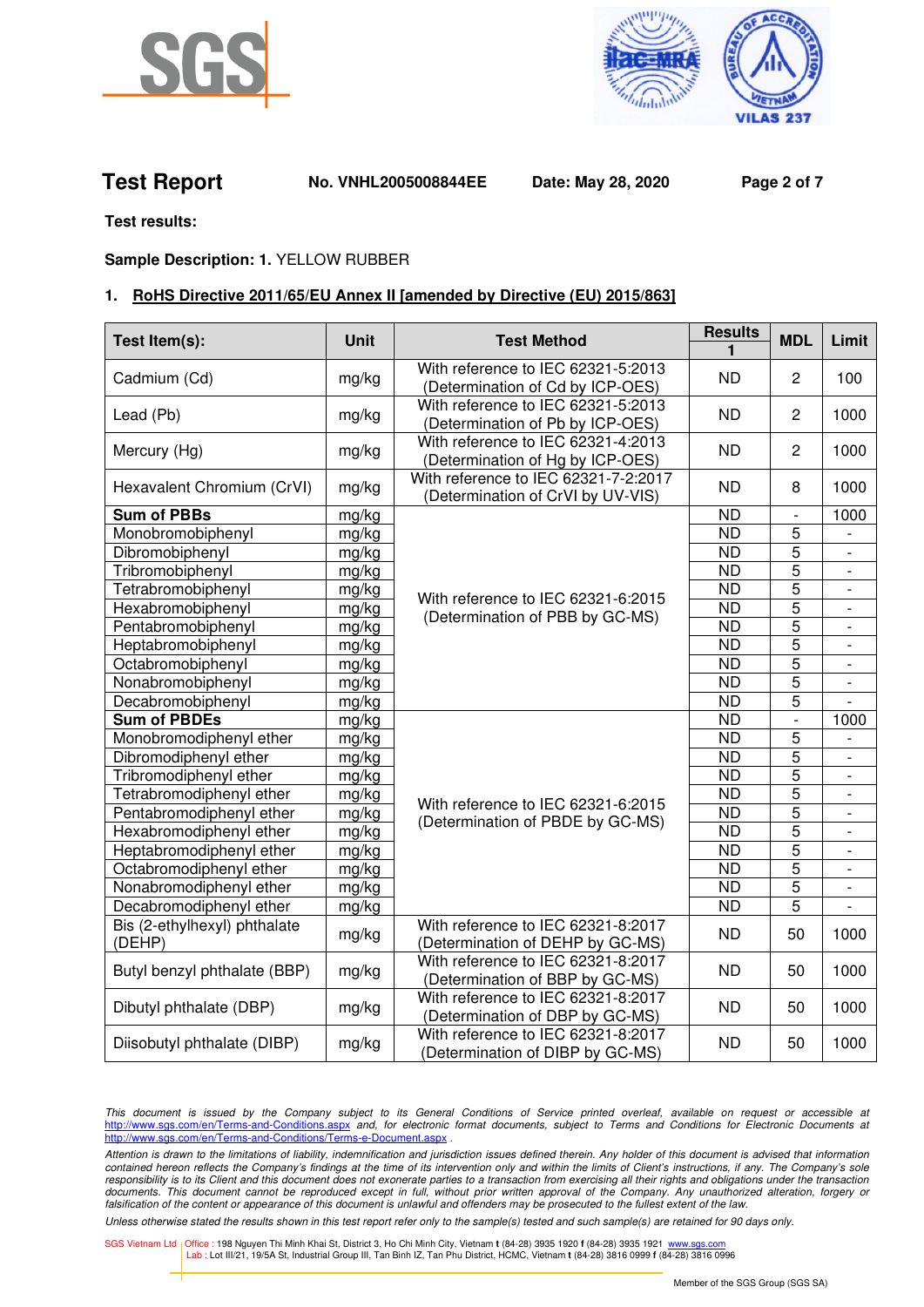



## **Test Report No. VNHL2005008844EE Date: May 28, 2020 Page 3 of 7**

## **Note:**

- 1. mg/kg = ppm; 0.1wt% = 1000ppm
- 2. MDL = Method Detection Limit
- 3. ND = Not detected
- 4.  $-$  = not regulated
- 5. IEC 62321 is equivalent to EN 62321 http://www.cenelec.eu/dyn/www/f?p=104:110:721668440899381::::FSP\_PROJECT,FSP\_LANG\_ID:206 62,25.
- 6. The above test(s) was / were accredited ISO 17025:2017 by VILAS The above test(s) was / were performed by SGS VN's Chemical lab.

This document is issued by the Company subject to its General Conditions of Service printed overleaf, available on request or accessible at http://www.sgs.com/en/Terms-and-Conditions.aspx and, for electronic format documents, subject to Terms and Conditions for Electronic Documents at http://www.sgs.com/en/Terms-and-Conditions/Terms-e-Document.aspx .

Attention is drawn to the limitations of liability, indemnification and jurisdiction issues defined therein. Any holder of this document is advised that information contained hereon reflects the Company's findings at the time of its intervention only and within the limits of Client's instructions, if any. The Company's sole responsibility is to its Client and this document does not exonerate parties to a transaction from exercising all their rights and obligations under the transaction documents. This document cannot be reproduced except in full, without prior written approval of the Company. Any unauthorized alteration, forgery or falsification of the content or appearance of this document is unlawful and offenders may be prosecuted to the fullest extent of the law.

Unless otherwise stated the results shown in this test report refer only to the sample(s) tested and such sample(s) are retained for 90 days only.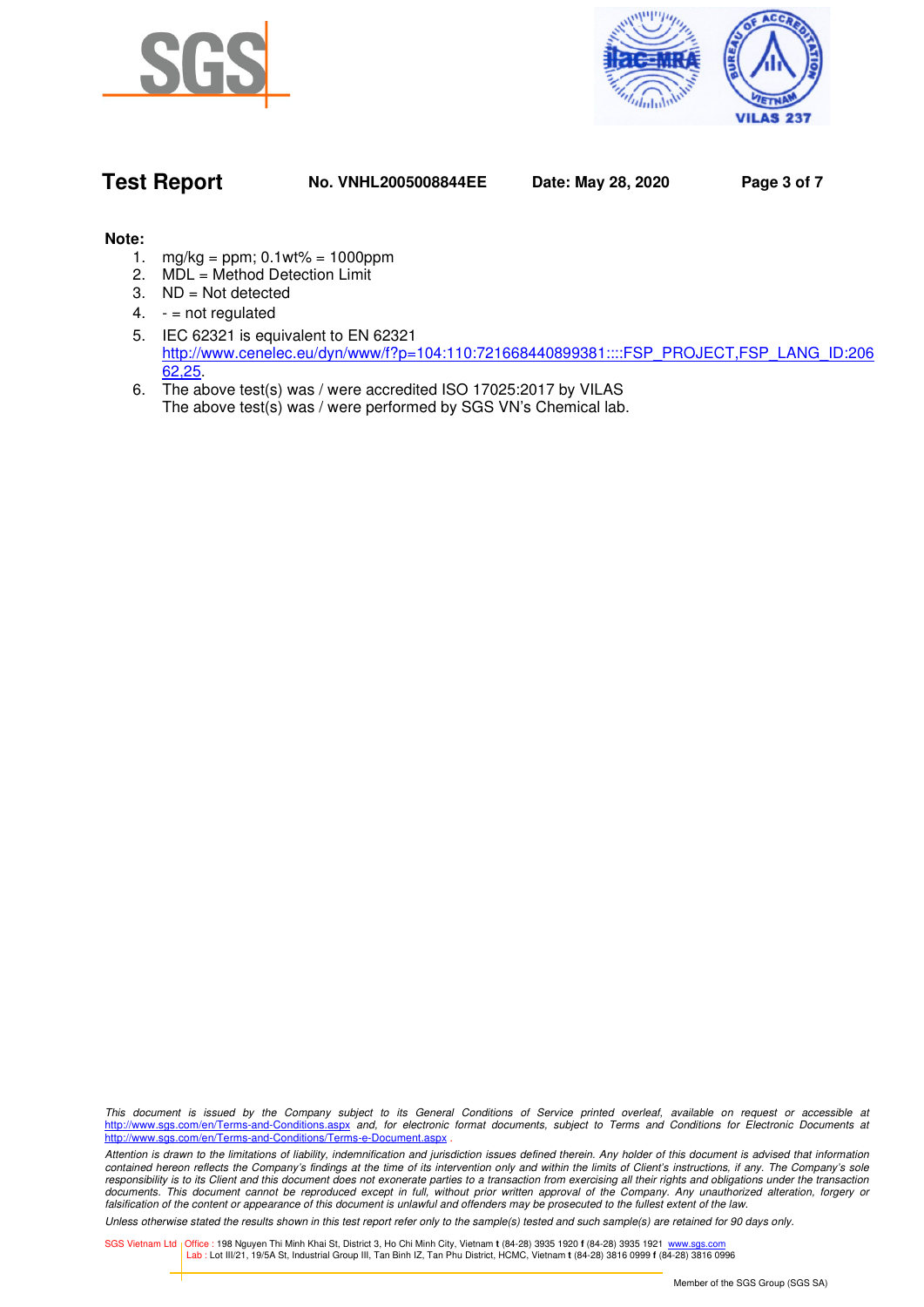



## **Test Report No. VNHL2005008844EE Date: May 28, 2020 Page 4 of 7**

### **Flow Chart for RoHS: Pb/Cd/Hg/Cr6+ Testing**

- 1) The samples were dissolved totally by pre-conditioning method according to below flow chart. ( $Cr<sup>6+</sup>$  test method excluded)
- 2) Operator: Ms. Thu
- 3) Section Chief: Mr. Khanh



This document is issued by the Company subject to its General Conditions of Service printed overleaf, available on request or accessible at http://www.sgs.com/en/Terms-and-Conditions.aspx and, for electronic format documents, subject to Terms and Conditions for Electronic Documents at http://www.sgs.com/en/Terms-and-Conditions/Terms-e-Document.aspx

Attention is drawn to the limitations of liability, indemnification and jurisdiction issues defined therein. Any holder of this document is advised that information contained hereon reflects the Company's findings at the time of its intervention only and within the limits of Client's instructions, if any. The Company's sole responsibility is to its Client and this document does not exonerate parties to a transaction from exercising all their rights and obligations under the transaction documents. This document cannot be reproduced except in full, without prior written approval of the Company. Any unauthorized alteration, forgery or falsification of the content or appearance of this document is unlawful and offenders may be prosecuted to the fullest extent of the law.

Unless otherwise stated the results shown in this test report refer only to the sample(s) tested and such sample(s) are retained for 90 days only.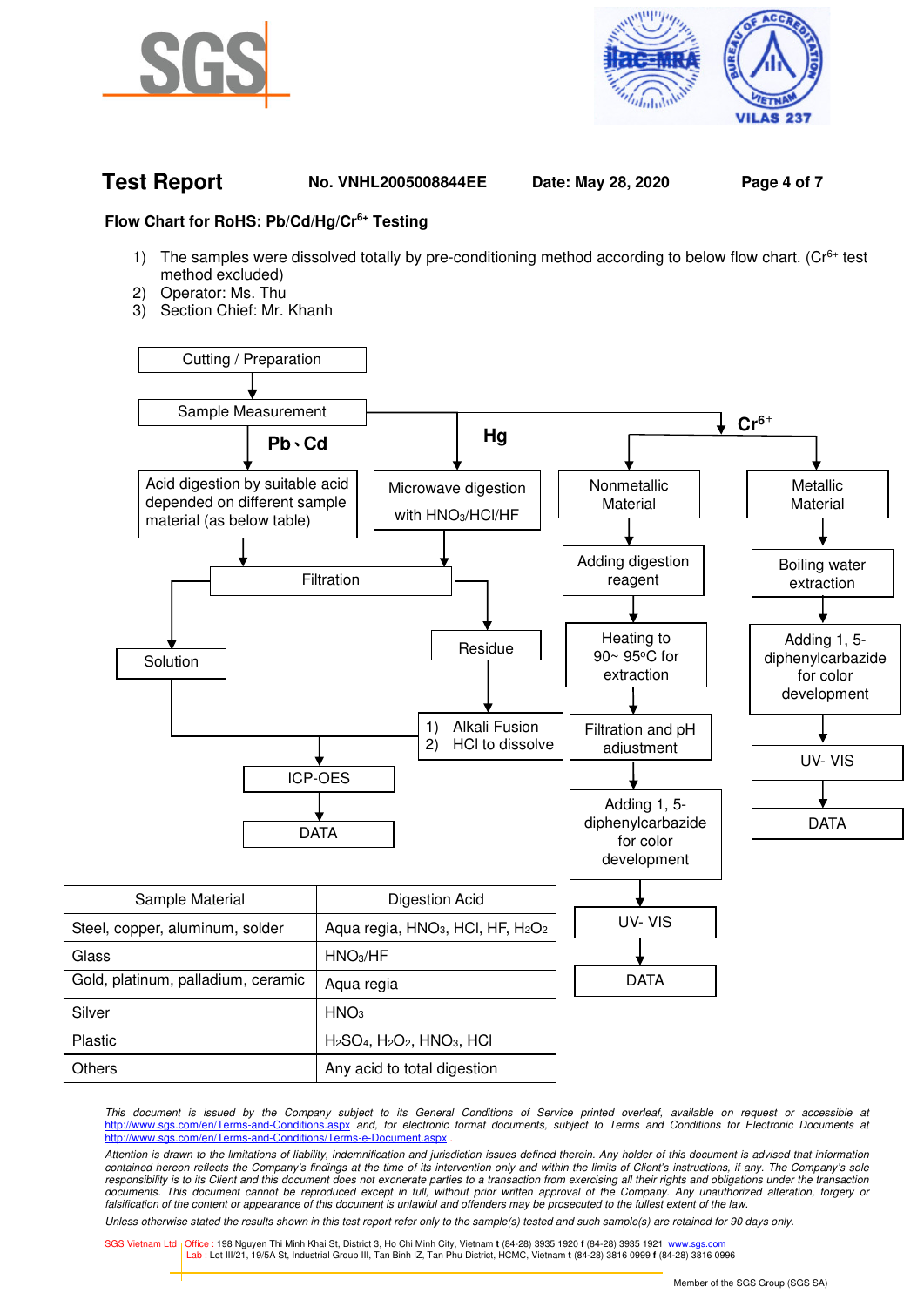



| <b>Test Report</b> |  |
|--------------------|--|

**Test Report No. VNHL2005008844EE Date: May 28, 2020 Page 5 of 7**

### **PBB/PBDE analytical FLOW CHART**

- 1) Name of the person who made measurement: Ms. Hong
- 2) Name of the person in charge of measurement: Mr. Khanh

First testing process Optional screen process ....... Confirmation process  $\rightarrow$ 



This document is issued by the Company subject to its General Conditions of Service printed overleaf, available on request or accessible at http://www.sgs.com/en/Terms-and-Conditions.aspx and, for electronic format documents, subject to Terms and Conditions for Electronic Documents at http://www.sgs.com/en/Terms-and-Conditions/Terms-e-Document.aspx

Attention is drawn to the limitations of liability, indemnification and jurisdiction issues defined therein. Any holder of this document is advised that information contained hereon reflects the Company's findings at the time of its intervention only and within the limits of Client's instructions, if any. The Company's sole responsibility is to its Client and this document does not exonerate parties to a transaction from exercising all their rights and obligations under the transaction documents. This document cannot be reproduced except in full, without prior written approval of the Company. Any unauthorized alteration, forgery or falsification of the content or appearance of this document is unlawful and offenders may be prosecuted to the fullest extent of the law.

Unless otherwise stated the results shown in this test report refer only to the sample(s) tested and such sample(s) are retained for 90 days only.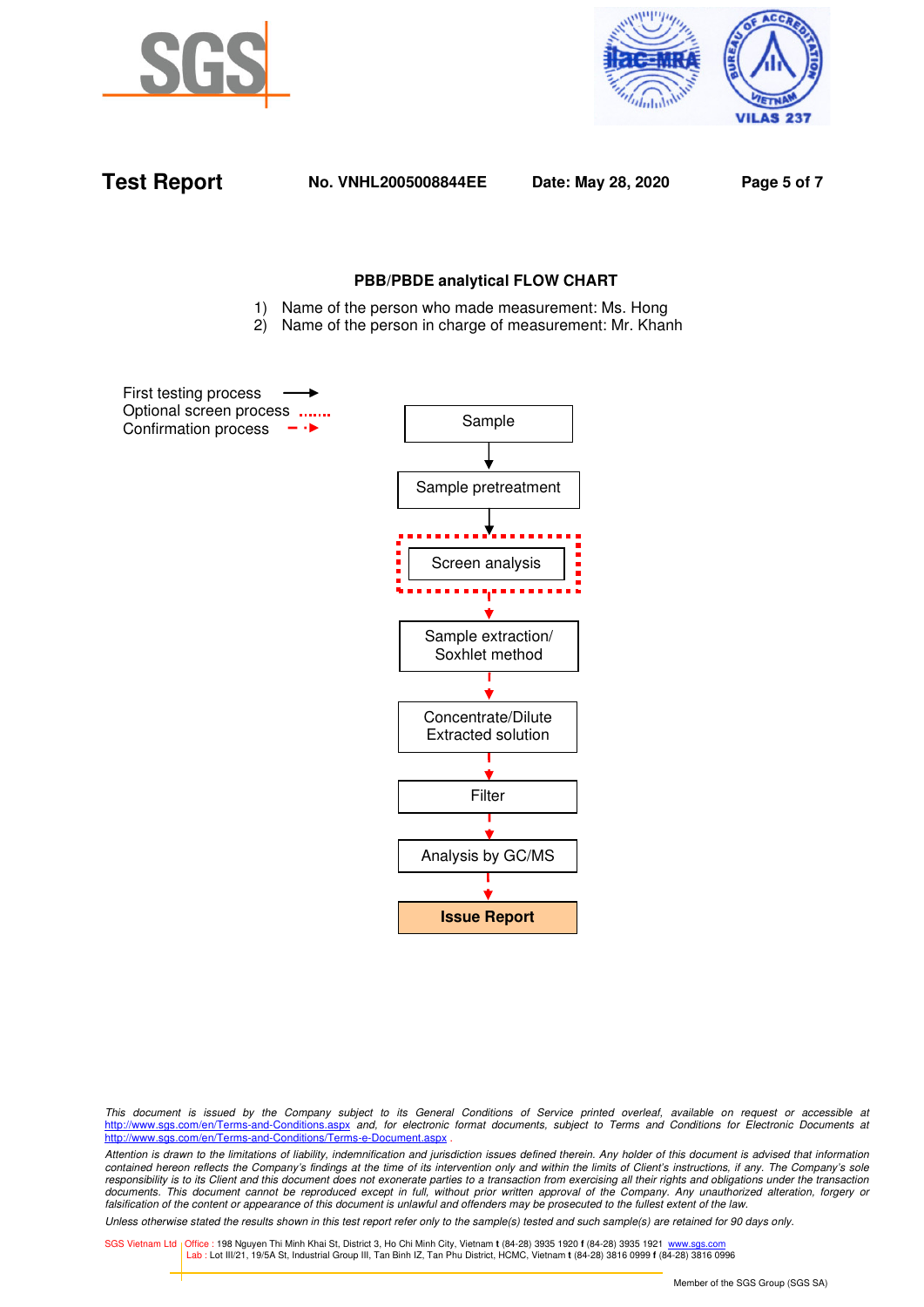





This document is issued by the Company subject to its General Conditions of Service printed overleaf, available on request or accessible at http://www.sgs.com/en/Terms-and-Conditions.aspx and, for electronic format documents, subject to Terms and Conditions for Electronic Documents at http://www.sgs.com/en/Terms-and-Conditions/Terms-e-Document.aspx

Attention is drawn to the limitations of liability, indemnification and jurisdiction issues defined therein. Any holder of this document is advised that information contained hereon reflects the Company's findings at the time of its intervention only and within the limits of Client's instructions, if any. The Company's sole responsibility is to its Client and this document does not exonerate parties to a transaction from exercising all their rights and obligations under the transaction documents. This document cannot be reproduced except in full, without prior written approval of the Company. Any unauthorized alteration, forgery or falsification of the content or appearance of this document is unlawful and offenders may be prosecuted to the fullest extent of the law.

Unless otherwise stated the results shown in this test report refer only to the sample(s) tested and such sample(s) are retained for 90 days only.